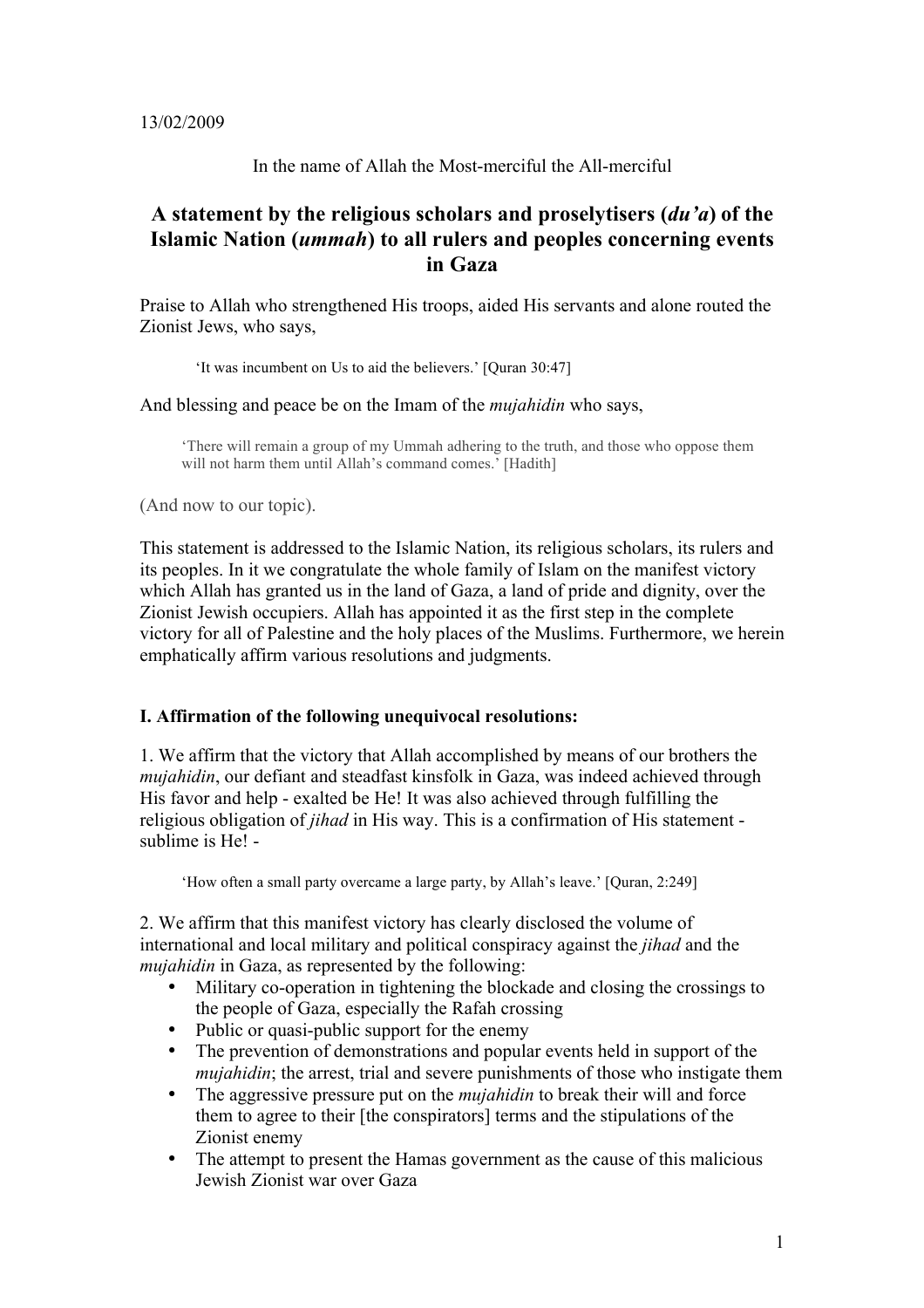- The absence of any official and effective Arab and Islamic stance and its weakness in reflecting the will of the Arab and Islamic peoples to help our brothers in Gaza win. This indicates the width of the gap between the Nation and those rulers who lead it
- The use of funds for reconstruction and aid to those hurt as a negative pressure card on the *mujahidin* to abandon their legitimate demands, or some of them
- The prevention of delivery of aid and reconstruction funds to the Hamas government and the reliable authorities in Gaza; deeming the Palestinian Authority, represented by the presidency of Abbas and the Fayyad government, the sole representative of the Palestinian people, without the Hamas government; and the delivery of such funds and aid to increase their grip on the legitimate elected government of Hamas. This redoubles the suffering of the people of Gaza at the time they mostly need those funds and aid

3. We affirm in full conviction that the Palestinian Authority, whose mandate is coming to an end, is not eligible to represent the Palestinian people. It stands outside the will of its people, and has given up the choice of *jihad* in the way of Allah Almighty as an effective means in defeating the occupation and the liberation of the Islamic holy places. It adopts the wishes of the Nation's enemies in exchange for the illusions of false peace.

4. We affirm in full conviction that the so-called Arab peace initiative is a proven betrayal of the Islamic Nation and the Palestinian cause, and a blatant betrayal of the Palestinian people. It aims to criminalise the Resistance [*muqawama*] against the Zionist occupying entity in perpetuity through its *de facto* recognition of it, as well as the confiscation of the right of refugees to return to their homes and their property.

# **II. Affirmation of the following legal judgments:**

1. The obligation of the Islamic Nation to rush to the aid of the people in Gaza; to rebuild what the Zionist aggression destroyed; to compensate the injured and support the widows, orphans, those suffering permanent disabilities, and the old and infirm.

2. The obligation of the Islamic Nation to restrict itself to dealing only with the legitimate elected Palestinian government (Hamas) in the delivery of aid and reconstruction of dwellings. It is the sole government authorised to do that by reason of its official legitimacy as well as its maintaining the Resistance against the Jewish Zionist occupation, its integrity, and its solidarity with the people in all circumstances.

3. The obligation of the Islamic Nation not to recognise the Palestinian Authority, whose mandate is ending, as representative of the Palestinian people. It must not elect it again, in view of its proven financial and administrative corruption as well as its squandering of time and assets behind the false peace process. It is also necessary to work seriously to choose a new authority that will guard the Palestinian ranks, respect their will and their right to resist the occupation, and work for the complete liberation of its land and holy places.

4. The obligation of the Islamic Nation to circulate a declaration to withhold aid funds from the undeserving or placing them in the hands of those who are not trustworthy. It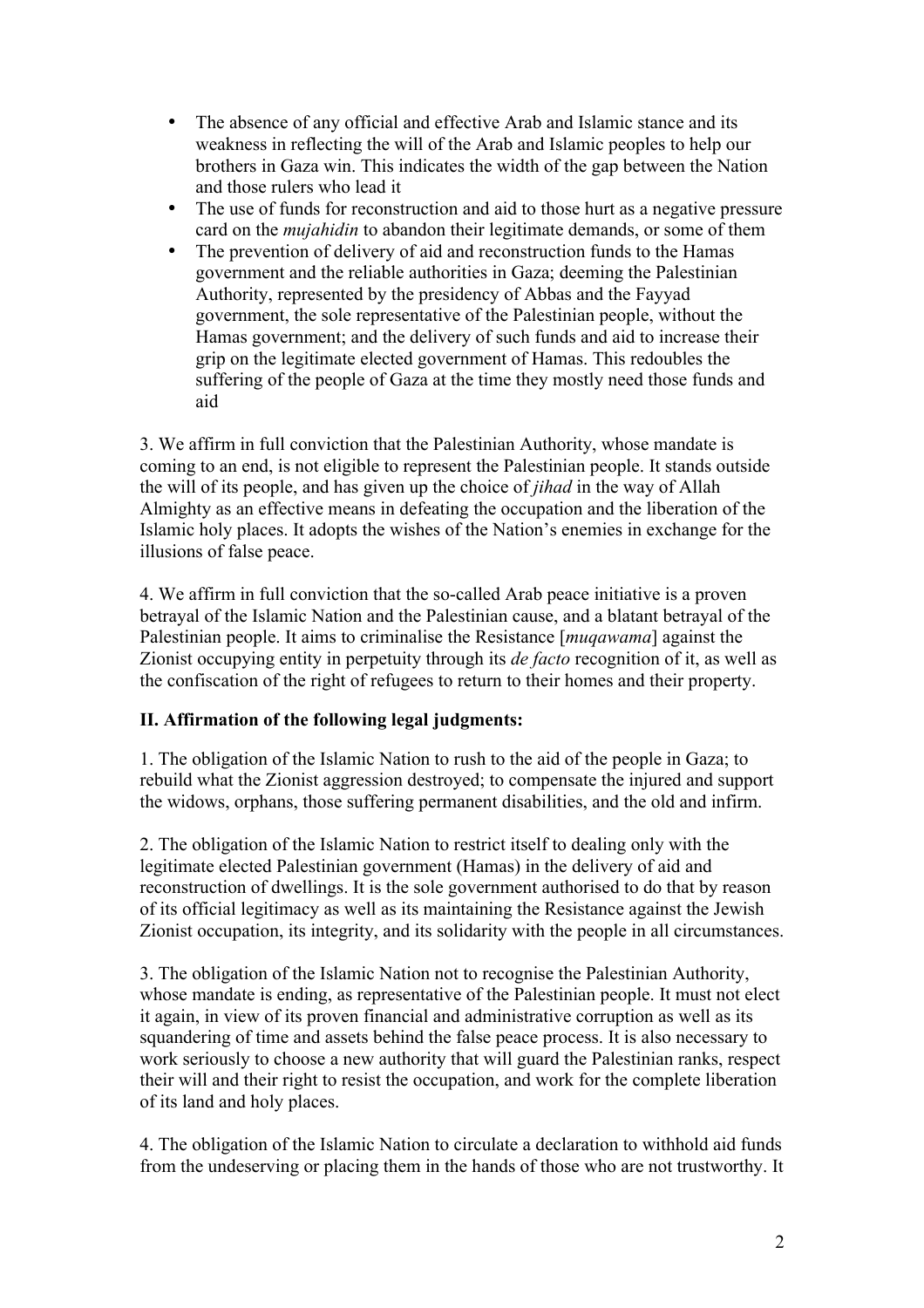must regard this as a legal betrayal that should be prosecuted, and punish those who cause mayhem, negligence and waste of these funds.

5. The obligation of the Islamic Nation to find a fair formula of reconciliation between the sons of the Palestinian people, under whose responsibility a legitimate authority will be formed that will attend to the fixed norms and the legitimate and national rights; and will carry on with the *jihad* and Resistance against the occupier until the liberation of all Palestine.

6. The obligation of the Islamic Nation to open the crossings -- all crossings -- in and out of Palestine permanently, in order to allow access to all the needs of the Palestinians -- money, clothing, food, medicine, weapons and other essentials, so that they are able to live and perform the *jihad* in the way of Allah Almighty. The closure of the crossings or the prevention of the entry of weapons through them should be regarded as high treason in the Islamic Nation, and clear support for the Zionist enemy.

7. The obligation of the Islamic Nation to regard everyone standing with the Zionist entity, whether countries, institutions or individuals, as providing a substantial contribution to the crimes and brutality of this entity; the position towards him is the same as towards this usurping entity.

8. The obligation of the Islamic Nation to regard the sending of foreign warships into Muslim waters, claiming to control the borders and prevent the smuggling of arms to Gaza, as a declaration of war, a new occupation, sinful aggression, and a clear violation of the sovereignty of the Nation. This must be rejected and fought by all means and ways.

To conclude: the Nation's scholars and proselytisers remind the Islamic Nation, rulers and ruled alike, of the necessity of returning to its religion, adhering to the book of its Lord and the *sunna* of his Prophet, working for its unity, and seizing control of the instruments of power that will make possible its supremacy and the preservation of its holy places and provisions

'Allah prevails in his purpose, but most people know not.' [Quran, 12: 21]).

# The signatories

- 1) Sheikh Ahmad Sulaiman Ahif, Yemen
- 2) Dr. Ahmad al-Ghamidi, Saudi Arabia
- 3) Dr. Ahmad al-Misbahi, Yemen
- 4) Sheihk Ahmad abdul Razzaq al-Raqihi, Yemen
- 5) Proselytiser [*da'iya*] Ahmad Muhammad Abdullah, Egypt
- 6) Sheikh Isma'il Abdul Bari, Yemen
- 7) Sheikh Isma'il Uthman Muhammad, Sudan
- 8) Dr. Amin Ali Muqbil, Yemen
- 9) Proselytiser Al-Amin Karkush, Algeria
- 10) Sheikh Bilal Baroudi, Lebanon
- 11) Proselytiser Tawarim Kishlakci, Turkey
- 12) Dr. Harith Sulaiman al-Dhari [Iraq]
- 13) Dr. Hakim al-Matiri, Kuwait
- 14) Proselytiser Hasan Salem Hasan, Qatar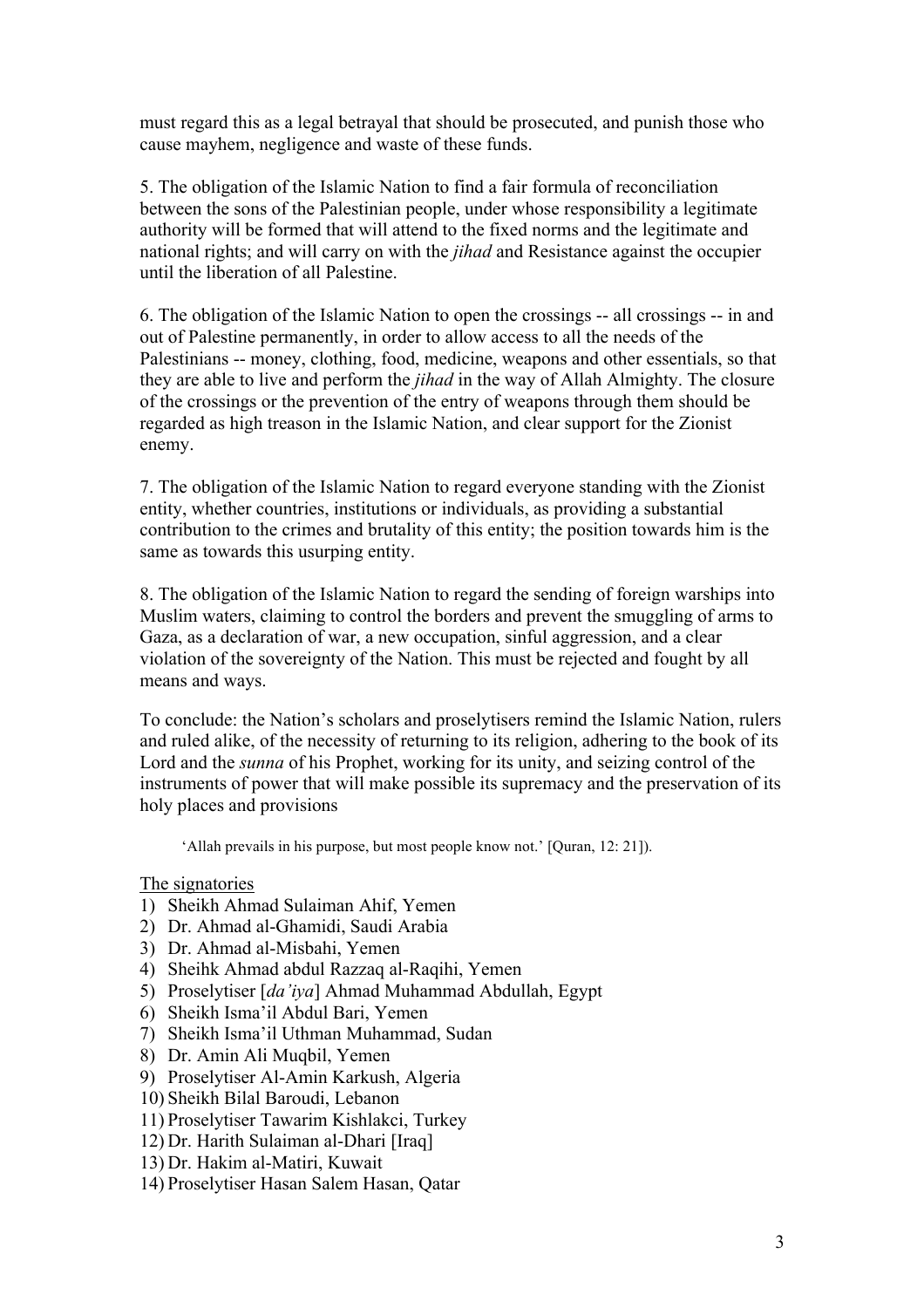15) Proselytiser Khalid al -Dhahir, Lebanon 16) Proselytiser Khalil Asi, Denmark 17) Proselytiser Daud Abdullah, Britain 18) Sheikh Raed al -Jabouri, Iraq 19) Sheikh Rachid al -Ghannouchi, Tunisia [resides in Britain] 20) Proselytiser Ribhi Subhi al -Atiwi, Jordan 21) Proselytiser Rabi Haddad, Lebanon 22) Dr. Sami Muhammad Saleh 23) Proselytiser Sami Najid Sa'id, Jordan 24) Dr. Shafi al -Hajiri, Qatar 25) Dr. Shaker Tawfiq al -Adouri, Jordan 26) Proselytiser Shah Jahan Abdul Qayyu m, Britain 27) Dr. Shawkat Karashji, Kosovo 28) Sheikh Safwan Murshid, Yemen 29) Sheikh Salah Nasr al -Bahr, Yemen 30) Dr. Adel Hasan Yusuf al -Hamad, Bahrain 31) Sheikh Arif bin Ahmad al -Sabri, Yemen 32) Sheikh Ab bas Ahmad al -Nahari 33) Sheikh Abdul Hai Yusuf, Sudan 34) Sheikh Abdul Rahman al -Khamisi, Yemen 35) Proselytiser Abdul Rahman Abdullah Jami'an, Kuwait 36) Dr. Abdul Salam Daud al -Kubaisi, Iraq 37) Dr. Abdul Samid al -Radhi, Morocco 38) Dr. Abdul Aziz Kamel, Egypt 39) Dr. Abdul Ali Masul, Morocco 40) Proselytiser Abdul Fa ttah Hamdash, Algeria 41) Dr. Abdul Karim al -Sheikh, Sudan 42) Sheikh Abdullah Ahmad al -Adini, Yemen 43) Sheikh Abdullah Hasan Khayrat, Yemen 44) Sheikh Abdullah Faysal al -Ahdal, Yemen 45) Sheikh Abdul Majid bin Muhammad al -Rimi, Yemen 46) Sheikh Abdul Malik al -Wazir, Yemen 47) Sheikh Abdil Wahid al -Khamisi, Yemen 48) Sheikh Abdul Wahhab al -Hamiqani, Yemen 49) Dr. Abdul Wahhab bin Lutf al -Dulaimi, Yemen 50) Proselytiser Izz al -Din Jarafa bin Muhammad, Algeria 51) Proselytiser Azzam al -Ayyubi, Lebanon 52) Dr. Ali Muhammad Maqboul al -Ahdal 53) Proselytiser Imad al -Din Bakri, Sudan 54) Proselytiser Imad Sa'ad, Iraq 55) Sheikh Omar Sulaiman al -Ashqar, Palestine 56) Proselytiser Faris Muhammad, Denmark 57) Sheikh Latif al -Sa'idi, Britain 58) Dr. Muhsin al -Awaji, Saudi Arabia 59) Proselytiser Muhammad al -Khalid, Denmark 60) Sheikh Muhammd al -Sadiq Mughlas, Yemen 61) Prof. Muhammad al -Ani, Britain 62) Proselytiser Muhammad al -Ghanim, Saudi Arabia 63) Proselytiser Muhammad al -Mufrih, Saudi Arabia 64) Sheikh Muhammad Ahmad al -Wazir, Yemen